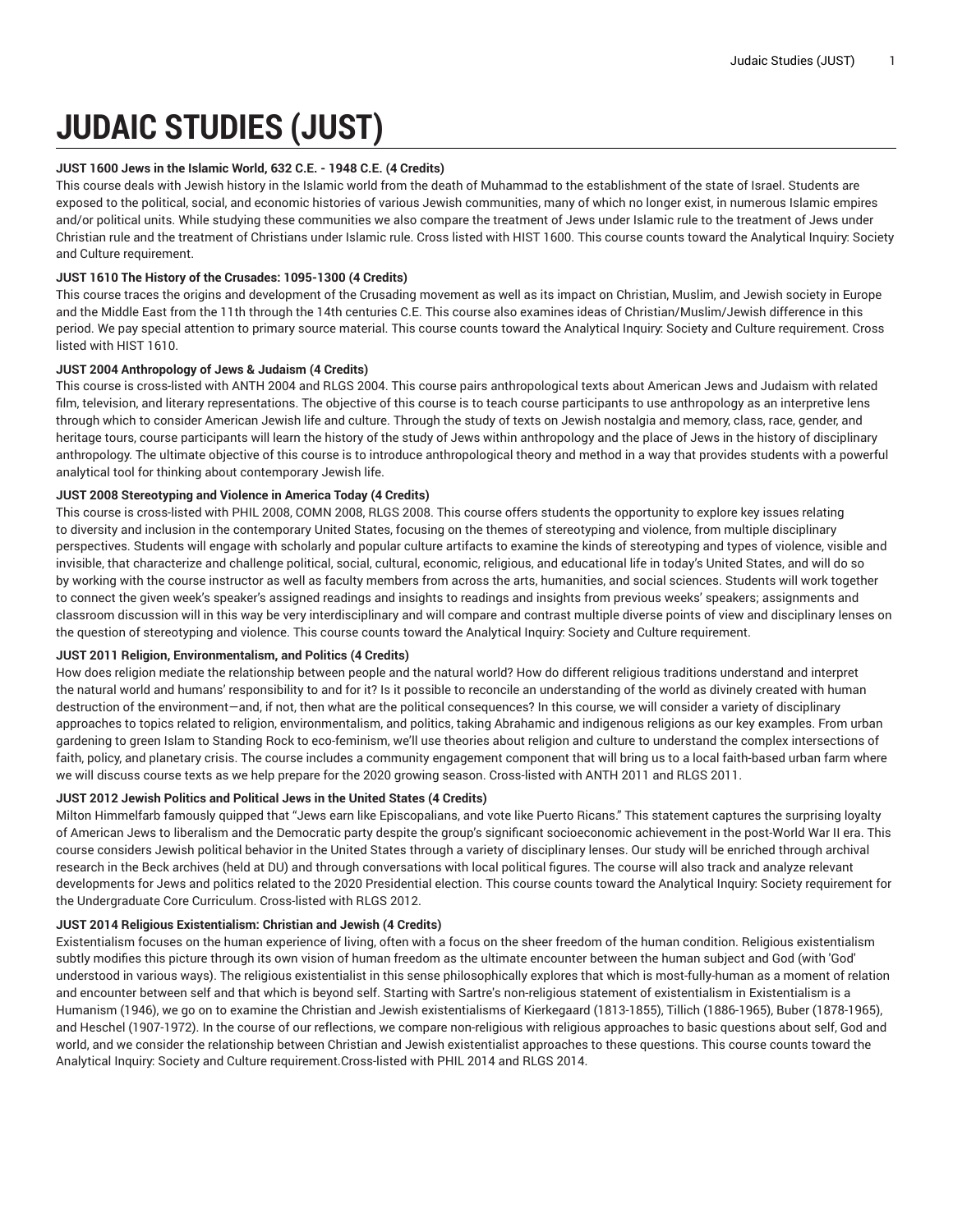## **JUST 2026 Race: Black, Jew, Other (4 Credits)**

This course is cross-listed with PHIL 2026 and RLGS 2026. In its investigation of philosophical writings on race and racism, this course explores a range of existential and phenomenological lenses for interrogating race and racism, with a focus on the shared theoretical and practical intersections of anti-Black and anti-Jew discourse. The course aims to help participants read and understand difficult primary philosophical (and some theological) texts—many of which are cited and engaged by contemporary writings across a number of disciplines. In this respect, we work through philosophical writings related to race, exile, "negritude," "the wandering Jew," and "otherness" by engaging such authors as: Sartre, Wright, De Bois, Levinas, Senghor, Fanon, Freud, Appiah, Jankelevitch, and Cone, alongside Gilman's work on the "Jew's Body" and "Jewish Self-Hatred," Bernasconi's work on the phenomenology of race, and discourses of "Other-as-disease" in American and Nazi eugenics. In all of its content, the course aims to engage participants with key issues and questions around race and racism, including extending the implications of anti-Black and anti-Jew discourses / practices to a range of other anti-Other discourses / practices at play in the world around us.

#### **JUST 2050 Jewish Philosophy (4 Credits)**

This course sets out to explore the self and the sacred in Jewish tradition by exploring the nature of faith and reason, the call to ethical response, and the meaning of divine revelation in multiple Jewish philosophical voices across the ages, including Philo, Saadya, Halevi, Maimonides, Soloveitchik, Buber, Rosenzweig, and Levinas. This course counts toward the Analytical Inquiry: Society and Culture requirement. Cross listed with PHIL 2050.

#### **JUST 2070 American Jewish Experience (4 Credits)**

In the aftermath of World War II, the United States emerged as the largest, wealthiest, and most organized Jewish community in the world. Taking the premise that America is a Jewish center as its key organizing principle, this course introduces and challenges theories of diaspora and looks at American Jewry's religious and institutional innovations. The course will proceed inductively, taking Denver-based resources and experiences as starting points for an expansive exploration of American Jewish life, culture, and religion. We will focus on mainstream narratives alongside religious and cultural expressions at the margins of American Jewish life. Cross-listed with ANTH 2070 and RLGS 2070.

## **JUST 2104 The Bible as Literature (4 Credits)**

The Bible has been one of the most important works in all of Western society. In this course we read the Bible as a masterpiece of literature. Rather than focusing on theological questions about this work as inspired scripture, we instead focus on its rich literary qualities and explore some ways in which these stories have influenced modern society. Reading select passages, we discuss its literary genres, forms, symbols and motifs, many of which are important in literature today. Of the latter, we encounter stories of creation and hero tales, parables, apocalyptic literature, and themes of paradise and the loss of Eden, wilderness, covenant, and the promised land. This course counts toward the Analytical Inquiry: Society and Culture requirement. Cross listed with ENGL 2104 and RLGS 2104.

#### **JUST 2201 Introduction to the Hebrew Bible (4 Credits)**

The legacy of the Hebrew Bible has been great for both Western and world culture. In this course, we read the books of the Hebrew Bible critically as literature, as religious text and as a source of sociological knowledge. The students gain a general overview of the narrative and historical development of the text while simultaneously being introduced to the various modes of biblical interpretation. Emphasis is placed on situating the literature and religious expression of the Bible within its ancient Near Eastern milieu. Cross listed with RLGS 2201.

#### **JUST 2202 New Testament (4 Credits)**

This course takes a multifaceted approach (historical, literary, and critical) to the writings that comprise the Christian New Testament. The New Testament are read as a collection of primary documents that chronicle the primitive Church's slow and often painful process of self-definition. In these writings it is possible to discern the tension that arose because of the strong religious and cultural ties early Christianity maintained with Palestinian Judaism, from which it emerged as a sectarian or reform movement. The careful reader also finds evidence of the new religion's encounter with the Greco-Roman world from whose variegated ethos and culture it borrowed considerably on the way to becoming an important religious force in the first century. In exploring the New Testament, then, we attempt to recover something of the sense of what it meant to be a Christian in New Testament times. This course counts toward the Analytical Inquiry: Society and Culture requirement. Cross listed with RLGS 2202.

#### **JUST 2300 A History of Israel-Palestine, 1800-Present (4 Credits)**

This course surveys the histories of the peoples in Israel/Palestine from the early 19th century to the present. Key topics that will be covered include, but will not be limited to, the rise of Zionism and Palestinian nationalism in the late 19th and early 20th centuries, the impact of the British Mandate, the impact of the 1948 War, the experiences of Palestinian citizens and residents of Israel, Palestinians in Gaza and the West Bank under Egyptian and Jordanian rule, shifts in Israeli and Palestinian politics in the mid to late 20th century, Israel's military occupation and settlement project, and economic and social developments in the late 20th and early 21st centuries. While this course does not ignore the central role of conflict in Israeli and Palestinian histories, it seeks to move beyond the conflict paradigm and instead focus more on political, social, and economic developments in Israel/ Palestine. Cross-listed with HIST 2300.

#### **JUST 2310 The Modern Middle East: 1798-1991 (4 Credits)**

This course traces the history and development of the modern Middle East from Napoleon's invasion of Egypt in 1798 through the First Gulf War in 1991. We pay special attention to the impact of colonialism and Great Power diplomacy on the region. Cross listed with HIST 2310.

## **JUST 2315 Women in the Middle East, 1800-Present (4 Credits)**

This course looks at the histories of women in certain parts of the Middle East and North Africa in the 19th, 20th, and early 21st centuries. Geographically this course will focus on the histories of women in lands now associated with modern day Turkey, Iran, Israel/Palestine, Syria, Lebanon, Jordan, Egypt, and Saudi Arabia. We will pay close attention to women's education, political activism, and labor.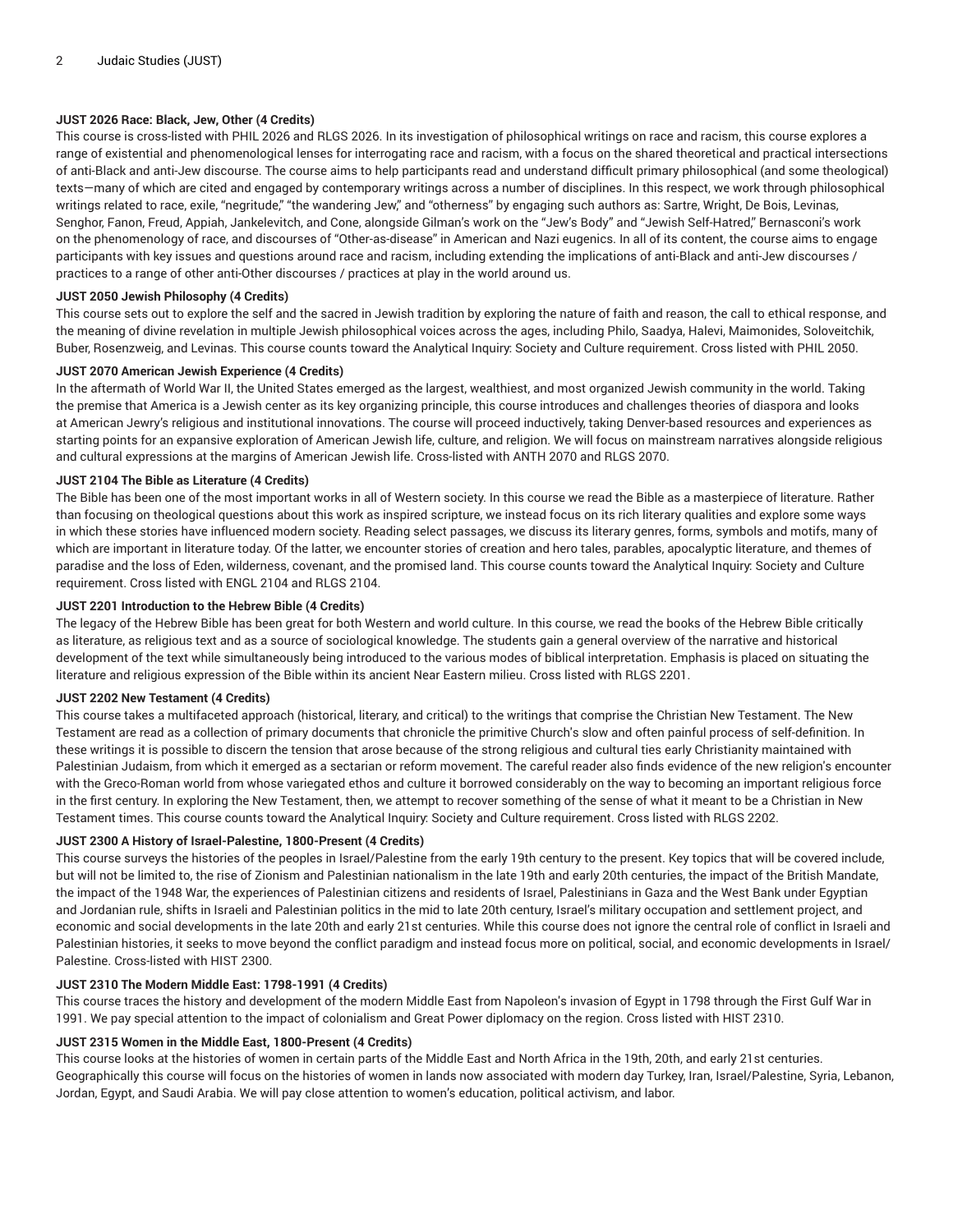## **JUST 2320 US Foreign Policy in the Middle East (4 Credits)**

This course aims to introduce students to both Middle Eastern history and American Foreign Policy by exploring the politics and culture of U.S. involvement in the Middle East in the post-WWII period. In doing so this course pays special attention to the impact of the Cold War in the Middle East, American policy towards the Arab-Israeli conflict, the role of oil in American foreign policy, American responses to the rise of Islamist movements, the impact of media and culture on the formulation of America's Middle Eastern policies, and U.S. relations with dictatorial governments in the Middle East. This course counts toward the Analytical Inquiry: Society and Culture requirement. Cross listed with HIST 2320.

#### **JUST 2350 Israeli Culture Through Film: Society, Ethnicity, and Inter-Cultural Discourse (4 Credits)**

This course presents Israeli society and culture development as reflected in Israeli films from the 1950s to present day Israel. Topics include history and collective memory, ethnicities and the experiences of immigration, Israelis in their spatial Mediterranean/Middle-Eastern context and Judaism in its old and new representations. This course counts toward the Analytical Inquiry: Society and Culture requirement.

#### JUST 2360 Israeli Society Through Film: Narratives of the Holocaust, War and Terror in Israeli Life (4 Credits)

This course analyzes fundamental aspects of Israeli-Jewish collective identity through a consideration of the trauma of the Holocaust, and explores the representation of these issues in Israeli film from the 1960s to today. The course presents and analyzes narratives of human experience in traumatic times and their after-effects via cinematic perceptions of Holocaust survivors and their offspring, the relationship between the Israeli native Sabra and the Holocaust survivor, the impact of war on soldiers and their families, and the Israeli experience of terror. Screenings of Israeli film is a central part of the course. All films are in Hebrew with English subtitles. This course counts toward the Analytical Inquiry: Society and Culture requirement. No prerequisites.

#### **JUST 2700 Topics in Judaic Studies (1-5 Credits)**

Topics vary reflecting the interdisciplinary nature of the department and studies of the faculty.

## **JUST 2701 Topics in Judaic Studies (1-5 Credits)**

Topics vary reflecting the interdisciplinary nature of the department and studies of the faculty.

## **JUST 2702 Topics in Judaic Studies (1-5 Credits)**

Topics vary reflecting the interdisciplinary nature of the department and studies of the faculty.

## **JUST 2704 Topics in Judaic Studies (4 Credits)**

Topics vary, reflecting the interdisciplinary nature of the department and studies of the faculty.

#### **JUST 2741 American Jewish Literature (4 Credits)**

This course surveys over 100 years of American Jewish immigrant narratives beginning with the great exodus of Eastern European and Russian Jewry at the end of the 19th century and ending with recent arrivals from Israel and the former U.S.S.R. Canonical works by central authors reveal the great successes of Jewish immigrants alongside their spiritual failures. A selection of memoir, novels, short stories, and poetry in English and in translation from Hebrew and Yiddish demonstrate the multilingual character of the Jewish experience in America. While helpful, no knowledge of Jewish languages, religious tradition, or cultural practice is necessary to succeed in this course. This course counts toward the Analytical Inquiry: Society and Culture requirement. Cross listed with ENGL 2741.

## **JUST 2742 Modern Hebrew Literature (4 Credits)**

This course offers a survey of some of the most significant works of modern Hebrew literature available in translation. Students consider how the development of Hebrew literature has contributed to the formation of contemporary Israeli identity, and how the conflicts that define the turbulent history of Israel are treated in works by canonical authors. The selection of diverse voices and literary materials exposes students to the soil political, and historically changes wrought by the rise of modern day Israel. This course counts toward the Analytical Inquiry: Society and Culture requirement. Cross listed with ENGL 2742.

#### **JUST 2743 Jewish Humor: Origins and Meaning (4 Credits)**

Writers, scholars, and comedians all claim to locate an identifiable strain of "Jewish humor" running from the Bible through to today's literary humorists and provocative stand-up comics. This course takes humor seriously in an effort to reveal the development of "Jewish humor" in America from a comparative context. But is there such a thing as Jewish humor? And if so, what are its sources and characteristics? Does it exist across cultures and in different linguistic communities? Through lectures, discussion, exercises and papers, students gain a broad understanding of the history, psychology, and philosophy of humor as it relates to Jewish arts and letters in America. This course is cross-listed with ENGL 2743.

#### **JUST 2745 Israeli Television and Cinema: Representing Cultural Diversity in Israeli Life (4 Credits)**

The course goals are three-fold: a) to facilitate students' communicative competence in Hebrew across the interpretive, interpersonal and presentational modes through constant immersion in Hebrew, b) to expand students' knowledge and understanding of Israeli society and culture while interacting solely in Hebrew, and c) to help students develop a lifelong interest in learning the Hebrew language and its culture. Screening of Israeli films is a central part of the course. All the films are in Hebrew. The course is not open to native speakers of Hebrew. Cross listed with HEBR 2745. Prerequisite: HEBR 2003 or equivalent.

## **JUST 2750 Italian Jewish Literature and Cinema (4 Credits)**

This course is cross-listed with ITAL 2750. It offers an overview of Italian Jewish literature and cinema from the Middle Ages to the present. Students will read and discuss prose and poetry, essays and articles, as well as watch and discuss films that address issues such as religious and cultural identity, the right to difference, anti-Semitism and the Shoah. The course will also give students an overview of the formation and transformation of the Jewish community in Italian society. In addition to well-known Jewish Italian writers like Primo Levi and Giorgio Bassani, students will read pertinent works by non-Jewish writers like Rosetta Loy. This course counts toward the Analytical Inquiry: Society and Culture requirement.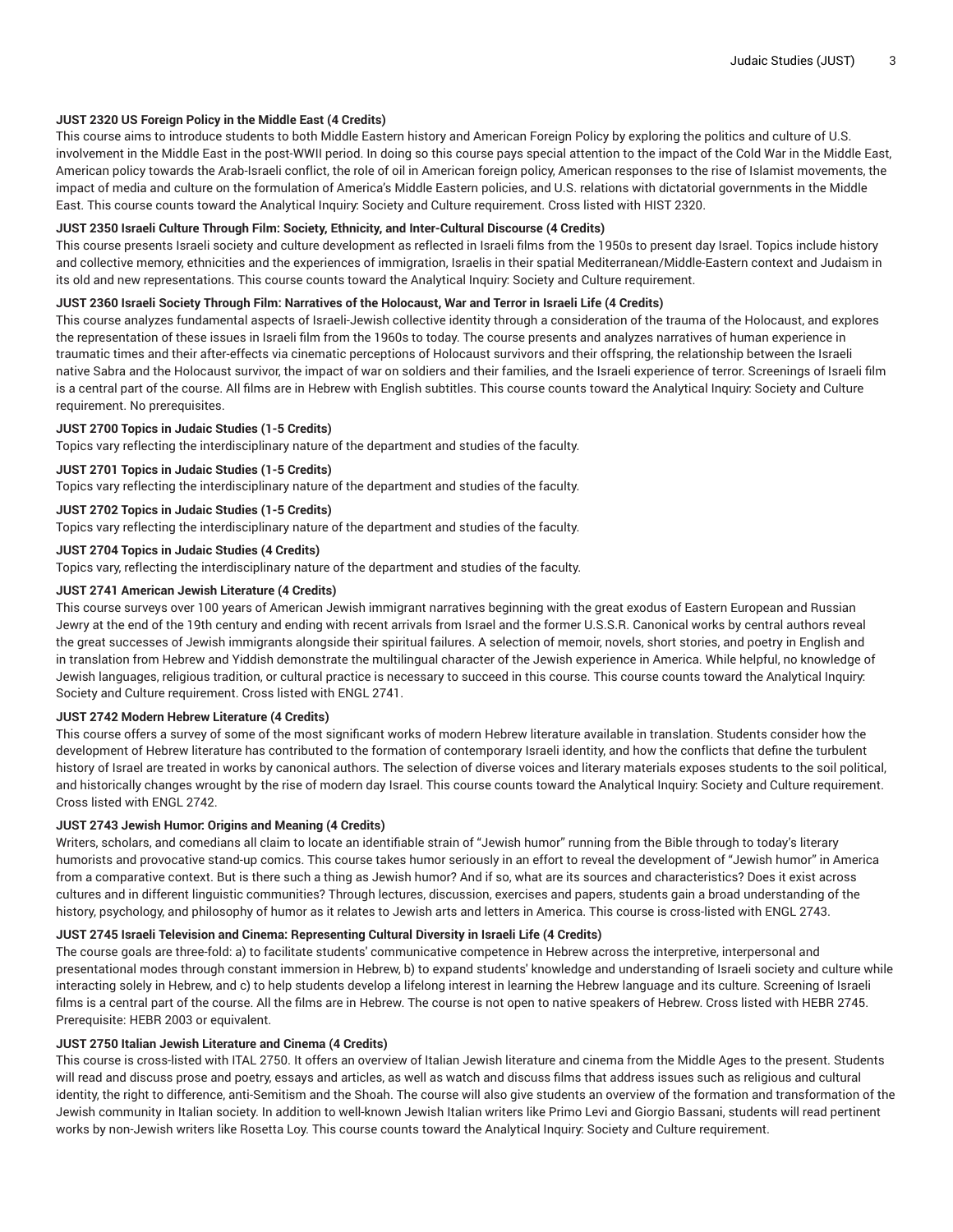## **JUST 2991 Independent Study (1-5 Credits)**

#### **JUST 3001 Judaism (4 Credits)**

A literary and historical journey through Judaism. This course examines the "Jewish story" from its roots to its modern-day manifestations, focusing on select, classic Jewish texts in their historical contexts. From them, students explore Jewish tradition and practice and actively engage with and in the vivid interpretive imagination of the authors of Judaism throughout the ages. Cross listed with RLGS 3001.

#### **JUST 3002 Creation & Humanity (4 Credits)**

Why am I here and what is my place in the world? In this class, students engage a wide-variety of answers to this timeless question. We focus on primary texts regarding the creation of the world and humanity's role within the world from multiple religious traditions, from ancient Near Eastern mythologies to modern spiritualities and film. Themes of the course include humanity's relation to the divine, nature, and one another; we also discuss issues of inequality and sustainability. Students also learn to perform fruitful cross-cultural comparison.

## JUST 3003 The Moses Traditions: Jewish, Christian, and Muslim Traditions about Moses from Past to Present (4 Credits)

The "Abrahamic Traditions" (Judaism, Christianity & Islam) are described as such because each tradition situates its origin in the figure of Abraham, yet there is another foundational figure who looms even larger in all three traditions — Moses. The Moses Traditions traces Jewish, Christian, and Islamic traditions about Moses from the Hebrew Bible through modern America, and in so doing brings into the foreground the religious and interreligious importance of this beloved figure. Drawing from over 2,500 years of texts and traditions, students come away with a deeper understanding of: 1) how the figure of Moses is shaped and reshaped throughout history and across the globe, 2) how religious traditions portray and redescribe foundational figures to suit the ever-changing needs of their communities, and 3) how to engage a multi-faceted, culturally-embedded, and millennialong collection of traditions in a way that yields fruitful insight into the inner workings of the religious imagination. This course is cross-listed with RLGS 3003.

## **JUST 3010 Aspects of Modern Hebrew (4 Credits)**

This course is designed for students who have successfully completed Intermediate Hebrew. It facilitates communicative competence in Hebrew across interpretive, interpersonal and presentational modes through constant immersion in Hebrew. It also expands knowledge of Israeli culture while interacting solely in Hebrew. This course is not open to native speakers of Hebrew. Cross listed with HEBR 3010. Prerequisite: HEBR 2003 or equivalent.

#### **JUST 3023 Great Thinkers: Maimonides-Politics, Prophecy and Providence (4 Credits)**

Using "The Guide for the Perplexed" as our central text, we explore the complex philosophical ideas of Moses Maimonides (1135-1204), one of the central figures in medieval philosophy and Jewish thought. Our study includes analyses of his ideas on: principles of faith, human perfection, intellectual vs. "imaginational" approaches to truth, pedagogy and politics, reasons for the commandments, the nature of God and divine will, the limits of human knowledge, the mechanics of prophecy, and the parameters and implications of providence. Cross listed with PHIL 3023 and RLGS 3023. Prerequisite: junior standing or instructor's permission.

## **JUST 3024 Maimonides: Greek, Islamic, and Christian Encounters (4 Credits)**

Using the "Guide of the Perplexed" as our central text, we explore the complex philosophical ideas of Moses Maimonides (1135-1204), a central figure in the history of philosophy and in the history of Jewish thought. In this course, we examine in depth the relationship between Maimonides' core ideas and various Greek, Muslim and Christian thinkers, including: Aristotle, Plotinus, al-Farabi, Avicenna (Ibn Sina), al-Ghazali, Averroes (Ibn Rushd), and Aquinas. Topics to be explored include: what is "metaphysics?"; God's unity and essence as existence itself; the mystery of knowing and not knowing God (including a consideration of God's ways as well as "negative theology"--viz. the extent to which we do not know God); God as pure intellect; the nature of the cosmos and the "separate intellects"; creation vs. eternity vs. emanation: philosophical and religious perspectives on the origins of the universe and implications for "living in the world with/out God." In our study, we will also address the methodological implications of cross-religious and cross-language analyses, and how to spot and address (in your own work and in the work of others) tacit cultural biases at play in the interpretive process. Cross listed with PHIL 3024 and RLGS 3024. Prerequisite: Junior standing or instructor's permission.

## **JUST 3026 Levinas and the Political (4 Credits)**

Emmanuel Levinas (1906-1995), famous for his arresting insight of "ethics as first philosophy," is a key figure in the histories of phenomenology, metaphysics, and theology. In this class, we examine the implications of Levinas' thought for politics and the political through close readings of his insights on peace, proximity, and justice in such works as "Reflections on the Philosophy of Hitlerism" (1934), Totality and Infinity (1961), Otherwise Than Being or Beyond Essence (1974), and "Peace and Proximity" (1995) in dialogue with key companion works in political thought and political theology, including Benjamin on Divine Violence, Butler on postmodern politics, Connolly on agonism, Critchley on anarchism, Marxist intersections, and Derrida and other "Jewish theologies" of messianistic impossibility. Themes addressed include: Justice; Covenant; Law; the grounding and paradox (or betrayal) of politics-with-ethics; phenomenologies of hospitalities and strangers, friends and enemies; liberalisms, socialisms, fascisms; revolutions and anarchies; agonisms v. antagonisms; impossibility; messianisms without Messiahs; logics of works v. logics of grace; on the role of love v. justice; anarchic grounds; temporalities of covenant and justice; fraternity; forgiveness and its limits; "the 3rd"; rational peace, peace between the wars, and impossible peace. This course is cross-listed: PHIL and JUST. Pre-reqs: This course is open to juniors and seniors except by special permission of the instructor.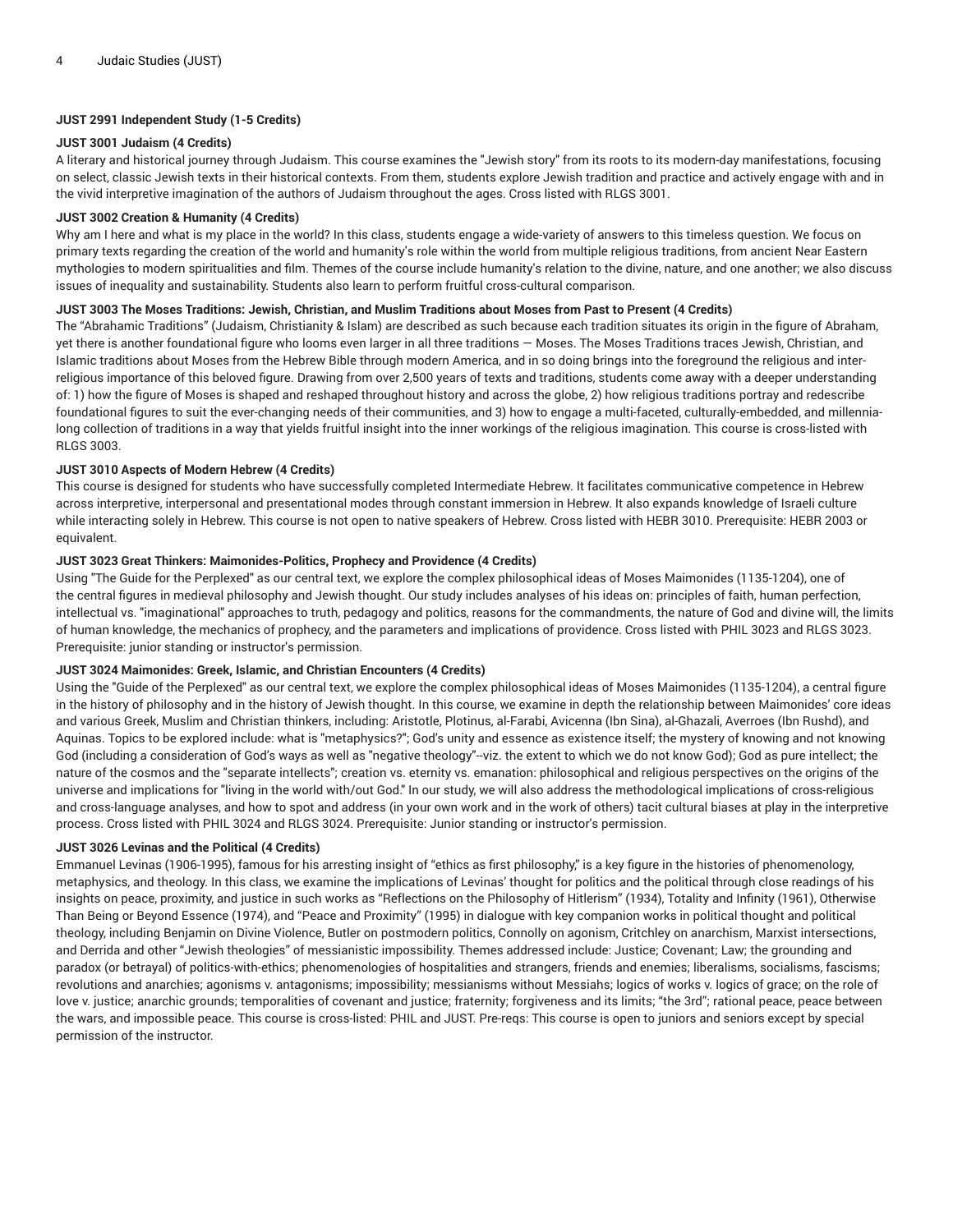#### **JUST 3086 The Emergence of Monotheism (4 Credits)**

This course is cross-listed with RLGS 3086. Monotheism, the belief in a singular deity, did not arise out of nothing. Rather, the emergence of monotheism was a multi-stage process spanning several millennia and involving numerous religious traditions, primarily Judaism, Christianity, and Islam. This process was marked by internal and external conflict, as individuals and communities struggled to distinguish themselves from their nonmonotheistic predecessors and neighbors, while often attempting to convince others to do the same. In this class, we begin with the ancient Near Eastern religious environment in which the idea of monotheism first appeared, then turn our attention to how the movement toward monotheism shapes the texts of the Hebrew Bible, New Testament, and Quran. We also look to archaeological sites and case studies in material culture to fill out our understanding of the lived experiences at play in the emergence of monotheism.

#### **JUST 3090 God and Giving? Religion and Philanthropy in America (4 Credits)**

This course is cross-listed with ANTH 3090 and RLGS 3090. The United States is notable for its high levels of religious participation and for its wellestablished and rapidly expanding nonprofit sector. In this course, we will explore these phenomena from a variety of disciplinary perspectives including anthropology, history, and religious studies in order to understand the intersections of religion and philanthropy. By looking at religious ideologies, social theory, and legal and economic contexts, we will consider how religion, government, and philanthropy shape and are shaped by one another. We will examine a number of case studies including faith responses to Hurricane Katrina, the history of philanthropy in Denver, and U.S.-based religious global giving. We will explore key questions regarding community and social responsibility and ask which actors get to define key societal problems and who is ultimately responsible for responding to these problems.

#### **JUST 3102 Early Judaism (4 Credits)**

This course traces the development of Judaism in history and literature from the Babylonian Exile and the end of the biblical period through the origins of Rabbinic Judaism and the completion of the Babylonian Talmud (c. 650 CE). However, special emphasis is placed on Jewish culture in the late Second Temple period (c. 200 BCE to 100 CE) and its impact on the early Christian movement, including Jewish literature from the time of Jesus, lost texts of the Bible, new evidence from the Dead Sea Scrolls, and the few surviving historical sources of the Second Temple Period. In addition, students analyze how the Bible came to be and understand how sacred texts and their interpretations eventually became the new center of both Judaism and Christianity. Cross listed with RLGS 3102.

#### **JUST 3146 Great Thinkers: Levinas (4 Credits)**

Emmanuel Levinas (1906-1995), famous for his arresting and original idea of "ethics as first philosophy," is an important figure in the histories of phenomenology, metaphysics, and theology. In this course, we set out to explore Levinas' insights on ethics, alterity, and infinity, including the connection of his ideas to Plato, Descartes, Kant, and Husserl, as well as his critical responses to Heidegger and his positive contributions to Derrida. In this course, we work through Levinas' two major works, Ethics and Infinity and Otherwise Than Being or Beyond Essence, as well as a number of shorter writings—including material from his Talmudic commentaries. Themes to be covered include: Being, Goodness, Risk, Ethics, Alterity, Transcendence, Law, Judaism, Gift, Forgiveness, Politics, Theology, and Justice. This course is cross-listed with PHIL 3146.

## **JUST 3150 The Bible and the Dead Sea Scrolls (4 Credits)**

This course includes an advanced study of the Dead Sea Scrolls with a particular focus on the Bible as it appears in the Qumran library. We will discuss the variant versions of the Bible, some of which were previously unknown before the discovery of the Scrolls, and how the findings of the Scrolls may question the very idea of "Bible" itself in the context of the late Second Temple Judaism. Further, we will place particular emphasis on studying the way biblical texts were engaged, interpreted and even written by the authors of the Dead Sea Scrolls. In this way, we shall explore the origins of biblical interpretation and how the notion of the Bible came to be. Cross listed with RLGS 3150. Prerequisites: One year of Hebrew language or equivalent or by special permission of the instructor.

#### **JUST 3151 Dead Sea Scrolls (4 Credits)**

The Dead Sea Scrolls represent one of the greatest manuscript finds of the twentieth century and have been said to be the most important discovery in biblical archaeology. These scrolls offer a rare window into early Judaism and Christianity and offer us the earliest and most important witnesses to the (Hebrew) Bible. This course covers the Dead Sea Scrolls in their historical, literary and religious context in English translation, together with relevant scholarly research. Cross listed with RLGS 3151.

#### **JUST 3152 Philosophy Meets Mysticism: A Greek, Jewish and Islamic Neoplatonic Journey (4 Credits)**

Neoplatonism is a unique genre - somewhere between philosophy and mysticism. In this course, we investigate some of the leading themes of Neoplatonism, tracing the Greek ideas of Plotinus (the third century "father of Neoplatonism") into later Jewish and Islamic textual traditions. As part of our journey, we investigate a host of philosophical writings, including the Theology of Aristotle and the Liber de Causis, as well as works by Plato, Plotinus, Proclus, Ibn Tufayl, Avicenna, Isaac Israeli, Solomon Ibn Gabirol, and Abraham Ibn Ezra. Themes to be covered include emanation and creation, apophatic discourse, divine desire, the theological significance of imagination, inward reflection, and the call to virtue. Cross listed with PHIL 3152. Prerequisite: junior standing or instructor's permission.

## **JUST 3215 Modern Jewish Philosophy (4 Credits)**

Covering a range of modern thinkers from the seventeenth to the late-twentieth century, topics include reason and revelation, human autonomy and responsibility, aesthetics, post-Holocaust theology, responses to Kant, responses to Heidegger, ethics, and the quest for authenticity. Cross listed with PHIL 3215. Prerequisite: junior standing or instructor permission.